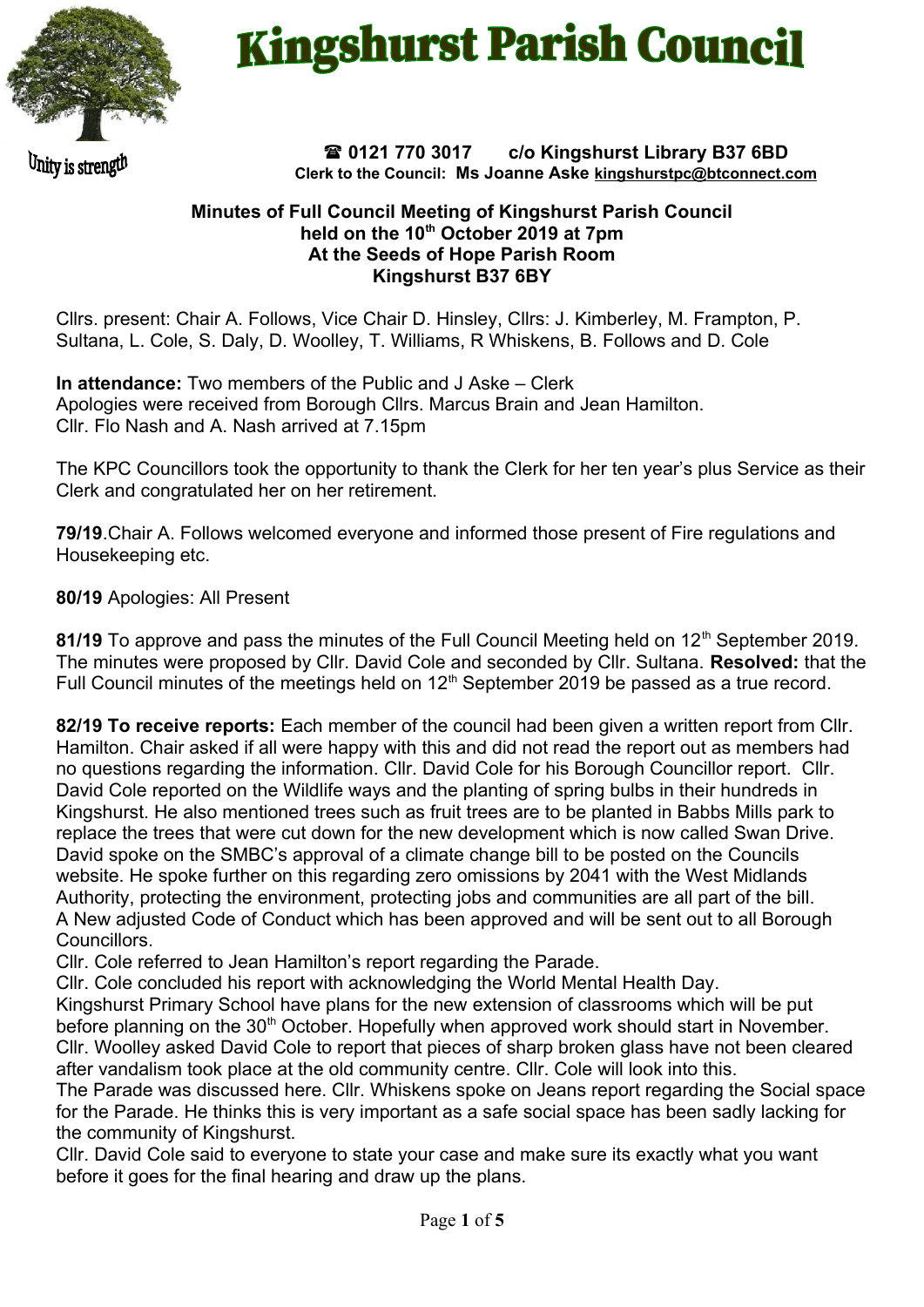Cllr. Kimberley spoke on the fact that the plans seem to be pushed back further and further. Another final review he said will probably be another two years. He mentioned here that the Community/Youth Building will be available for 18 months. So it is expected that the regeneration will not take place until after this period. John spoke on the importance of social space. He gave examples of the shops being used at Shard End and does not agree the Kingshurst residents do not shop locally. He spoke further on a Health facility and shops that the elderly will use like a post office and a general store. He said an attractive facility would attract more people to use. As a Parish Councillor we should strongly recommended the kind of facilities we want and for the KPC to use an office and hall, as well as ourselves as residents.

Cllr. Frampton referred an Environmental issue here towards Cllr. David Cole stating that it is important that local residents do not have to travel to shops that everything be here in the vicinity. Cllr. Sultana echoed the opinions of Cllr. Kimberley and Whiskens and said it is vitally important that the KPC put in a formal representation into the planning of the Parade.

Cllr. Daly had concerns on SMBC spending money on the disused community centre and worried that if money was spent on refurbishment they may not be inclined to knock it down.

Cllr Sultana said he doesn't think there is any question that the building wont be raised to the ground as part of the development.

Cllr. B. Follows said that the regeneration programme has been going for years since she became a councillor it has been talked about.

Cllr. Cole said he is fed up with SMBC and how they have treated Kingshurst and asked the councillors to agree for him to put in writing their concerns and present it at the December Borough Council meeting of Solihull Council.

Chair thanked David for his report.

**83/19. Public Participation:** To adjourn to allow public participation for 15 minutes. Residents are invited to give their views and question the Parish Council on issues On this agenda, or raise issues for future consideration at the discretion of the Chairman. Members of the public may not take part in the Parish Council meeting itself.

A member of the public spoke on the consultations of the plans of the Parade that were presented some months ago. She said feedback has come to light so it's her understanding that those plans were the given plans. She didn't realise that they had changed again and the shops have been reduced from 9 or 10 to 3 or 4.

Chair Follows spoke to her regarding the recent plans. Retail was written on the plans but nothing to indicate what retail. The only consultation he said probably two years ago now was regarding where the road would be positioned. He said it is still all up in the air.

David Cole spoke on the cabinet decision from that evening that details of the development will be given at the end of the year. He will draft a letter and read it out at the December meeting of SMBC's Borough Council meeting. He has the full support of the other Councillors and David will present it as the KPC November meeting.

Cllr. Hinsley reported here from information he received in another role regarding the local GP surgery. The invitation for a new tender to run the practice has a stipulation that they must be willing to move premises in 2021. So he concludes that NHS England believes there will be a new Doctors surgery in 2021.

Member of the public spoke here on the park missing equipment, David Cole asked if Cllr. Sultana can come back to him on this subject. The member of the public agreed and then went on to discuss in and around the Babbs mill lake an car park. His main concern was the new trees and the tether holding them still has been broken on all the saplings. In his Grove where he lives a line of trees recently have been cut down and the stumps left a metre high have re grown to form a large bushes. These obstruct the path now and pedestrians walk into the road to get around them. He asked if something could be done.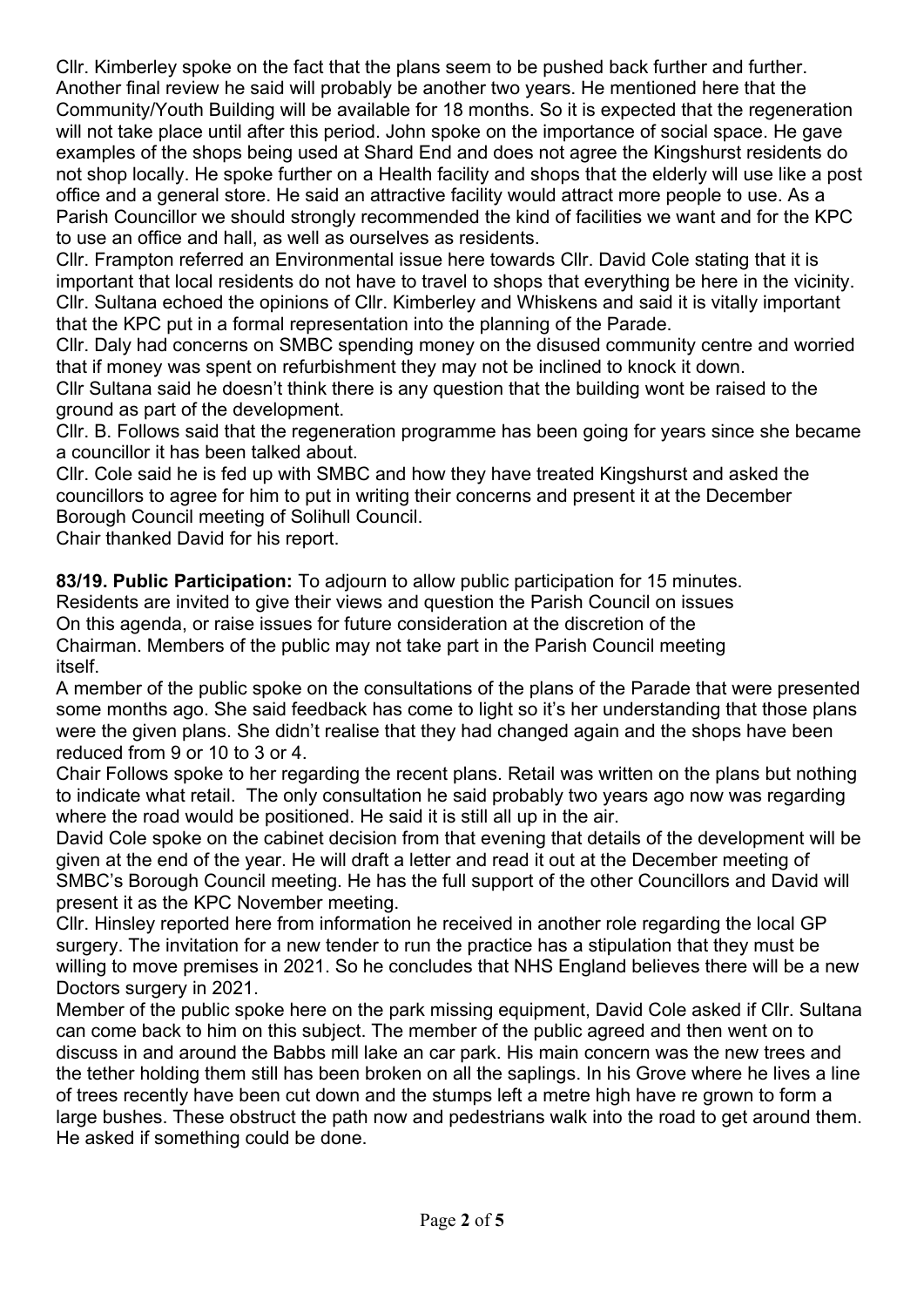Cllr. Sultana spoke here on the playground equipment. He read an email out and explained as to why the equipment had not been repaired yet. Financial processes will probably take at least 12 weeks to supply and fit. Cllr. Sultana will get back in touch tomorrow and chase up. Discussions furthered about the park equipment and the possibility of adult health equipment to combat obesity.

Chair closed the public participation and went on to the next part of the agenda.

## **84/19** Finance:

84.1 Chair of Finance spoke here on the couple of figures that will need adjusting but the RFO report and the approval of payments was passed and agreed along with the amendment. 84.2 To discuss and approve the Finance Committee meeting dates for the future. This item will be deferred until the next meeting. John reported that the reason for this is that other issues are more important at the present.

## **85/19 Events To receive and approve reports from KPC Events working party and make decisions as appropriate.**

85.1 Cllr. Linda Cole gave her report on behalf of the working party. Linda spoke on the Lucy Mays Animal Days and the exotic animals presentations. It was proposed by Cllr. Williams and seconded by Cllr. B. Follows and all approved by the Council to engage Lucy for the three Infant and Primary Schools in Kingshurst. Clerk to action this and work with the schools to secure the dates leading up to Christmas.

## **86/19 Allotments: To receive and approve reports from KPC Allotments Committee and make decisions as appropriate**.

Cllr. David Hinsley reported that a meeting has not been arranged as yet.

**87/19 Transport and Environmental:** Cllr. David Cole made a point on the bus services and reported they are working fine. More encouragement is needed for their use. He is horrified of the numbers of children on the Cooks lane Road that are transported by parents to school. There is no Airport meeting until 14<sup>th</sup> November David added here.

Cllr. Sultana spoke on the Kingshurst Litter Pickers and Clean and Green have been carrying out a number organised picks around the areas over the past month and between them they have collected 80 black bags of litter from the streets and the parks. He spoke on an organised Litter pick for the coming Saturday and agave details.

Bulb planting will take place around Kingshurst Park and the Parade area.

Fruit Trees along with Native Species will be planted by Wildlife Ways in Babbs Mill.

New bins are being provided in Babbs Mill and a cigarette ballet box will be installed by the Parade for use of voting for projects with the amount of nubs placed into the box under the chosen community project. Paul continued to say that the children from Tudor Grange and Kingshurst Academy are being encouraged to get involved with litter picking and equipment has been donated by Love Solihull. As from next week the pupils will be carrying out a regular Friday afternoon litter pick in the community. It is hoped that the pupils will get involved with the residents of Redwood House on their litter picks integrating intergeneration.

Paul mentioned finally the Kingshurst Community space where the SMBC is providing the old Community Centre for use before the regeneration takes place. He hopes that this is used as it will be a couple of years before the regeneration.

# **88/19 KPC Documents/legislations to be discussed and make decisions as appropriate.**

88.1 Western Power – Re Substation paperwork and income to be received. The Clerk informed the Council that as she is leaving she put it back onto the agenda as a reminder that the paperwork has not be completed and no income has been received. Richard Holt is aware the item will be put on the agenda in the future.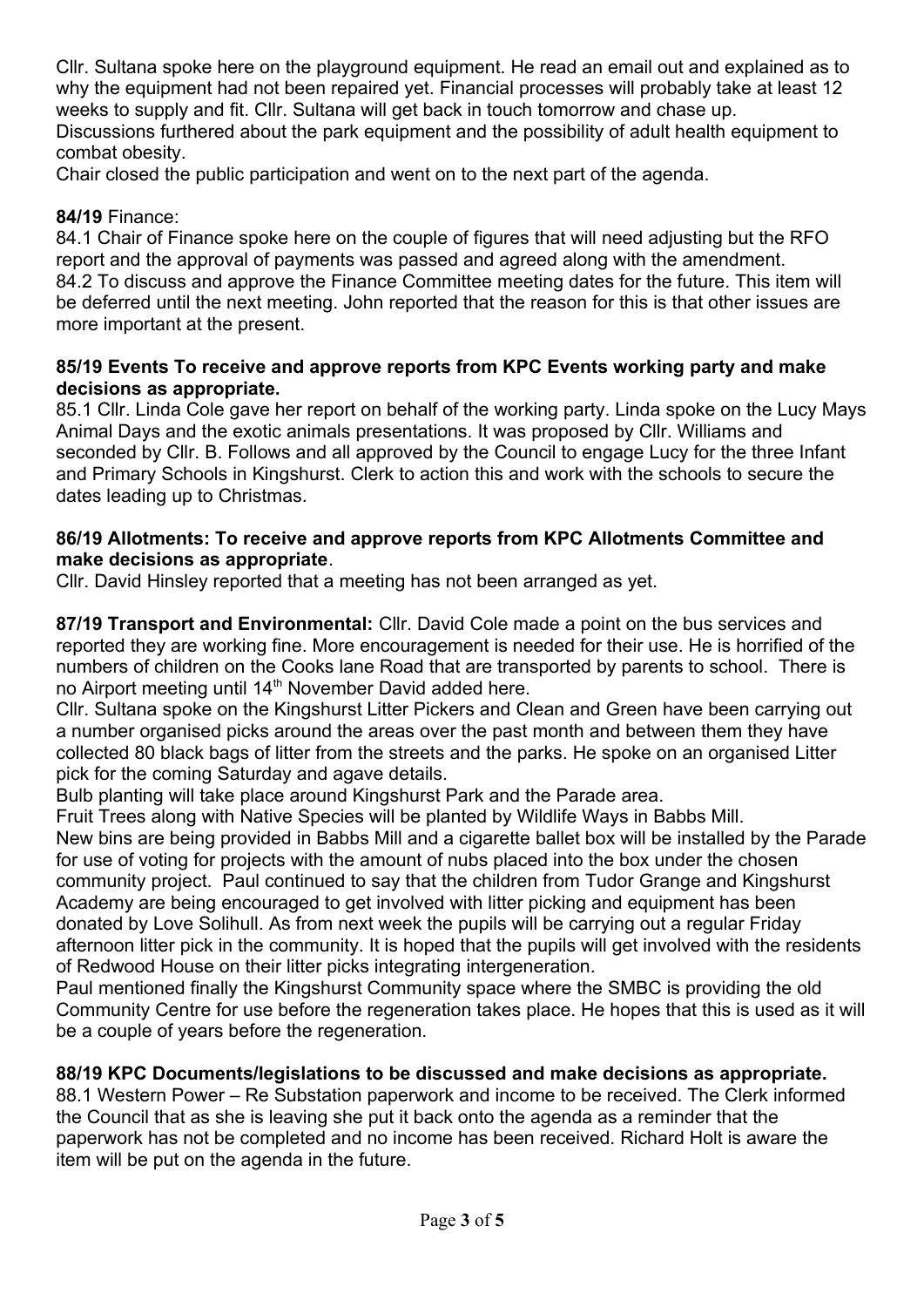## **89/19 To receive reports from members representing KPC on outside bodies**

89.1 Birmingham Airport Consultative Committee: No meeting until 14<sup>th</sup> November.

89.2 WALC/SAC. Chair Follows is unable to make the next meeting on the 23<sup>rd</sup> October. He hopes David Hinsley can come back with a report.

**89.3** School Governors Reports. Chair Follows reported on the Yorkswood Primary now being in the new school these past five weeks. Staff and Pupils alike love the school. A couple of minor problems have surfaced which includes parking. Asbestos in the old school is inhibiting the old building being demolished so the new car park cannot be built as yet. This make take six months to complete

Cllr David Cole spoke on the Kingshurst Primary and reported the school will have an extra three classrooms. David held up the plans. It is hoped the build will take place the first week in November. The next Governors meeting will be on the 15<sup>th</sup> November.

Cllr. Bev Follows noted here of the space for recreation and the square footage for each pupils. Chair Follows reported that this was considered and taken into account. He is under the impression that the playing facilities are still within the guidelines.

Cllr. David Cole will ask the question and report back.

## **90/19. Progress reports for information/action and make decisions as appropriate.**

**90.1** Cllr. David Cole explained the formalities to become a street watcher. Being registered is a priority. Members are asked to go out as many nights as possible especially within the school holidays and also the Halloween period.

**90.2** Meriden Drive Parking. The Clerk thought that Cllr. Frampton wanting to discuss the parking in Meriden Road at weekend but this was to be taken to the Private and Confidential part of the meeting.

**90.3** With the Clerks retirement it was proposed for Vice Chair Hinsley to take over the duties for an interim period. Chair asked for an agreement. Cllr Kimberley spoke on the information that Chair and Vice Chair have been looking into. John spoke on the advice from WALC and NALC and said they would prefer it to be temporary for a Cllr. to take on the Clerks position. It would be hoped that it would only be one or possible two meetings. It would be an interim period while the council try to fill the vacancy as soon as possible. Discussions regarding the position of a councillor doing the clerks job being voluntary took place.

It was proposed by Chair Follows and seconded by Cllr. Bev Follows for Cllr. David Hinsley to voluntary work as the clerk for an interim period. All agreed.

**90.4** Cllr. Regarding advertising the position. Cllr. David Hinsley has already been on the WALC website. He has downloaded the current Clerks vacancies that are being advertised for information purposes. Agreement with this will be okayed by via email once a job description has been outlined. Cllr. Kimberley advised the way forward is to be formal and efficient in the job description and specification that can be amended to suit the requirements for the KPC. B Cllr. Flow Nash spoke here on WALC being able to recommend a Clerk and give advice.

**90.5** Cllr. Hinsley is looking into the idea of changing the Bank account with Unity Banking. Further investigation will be sort.

**90.6** New computer software will be looked into by Cllr. Hinsley and Chair Follows. Financial software would be necessary for a new Clerk to do the RFO work. There on three kinds of software that maybe appropriate. David Hinsley recommends a cloud based software. Alvin and David will look further into the types available. Costs were around £283 a year. All agreed for Chair and Vice Chair to look into Parish and Town Council software for finance records.

**91/19 Planning: To consider and comment on any planning applications received:** The KPC received from SMBC the TPO information regarding the tree in the car park of the Pavilions which